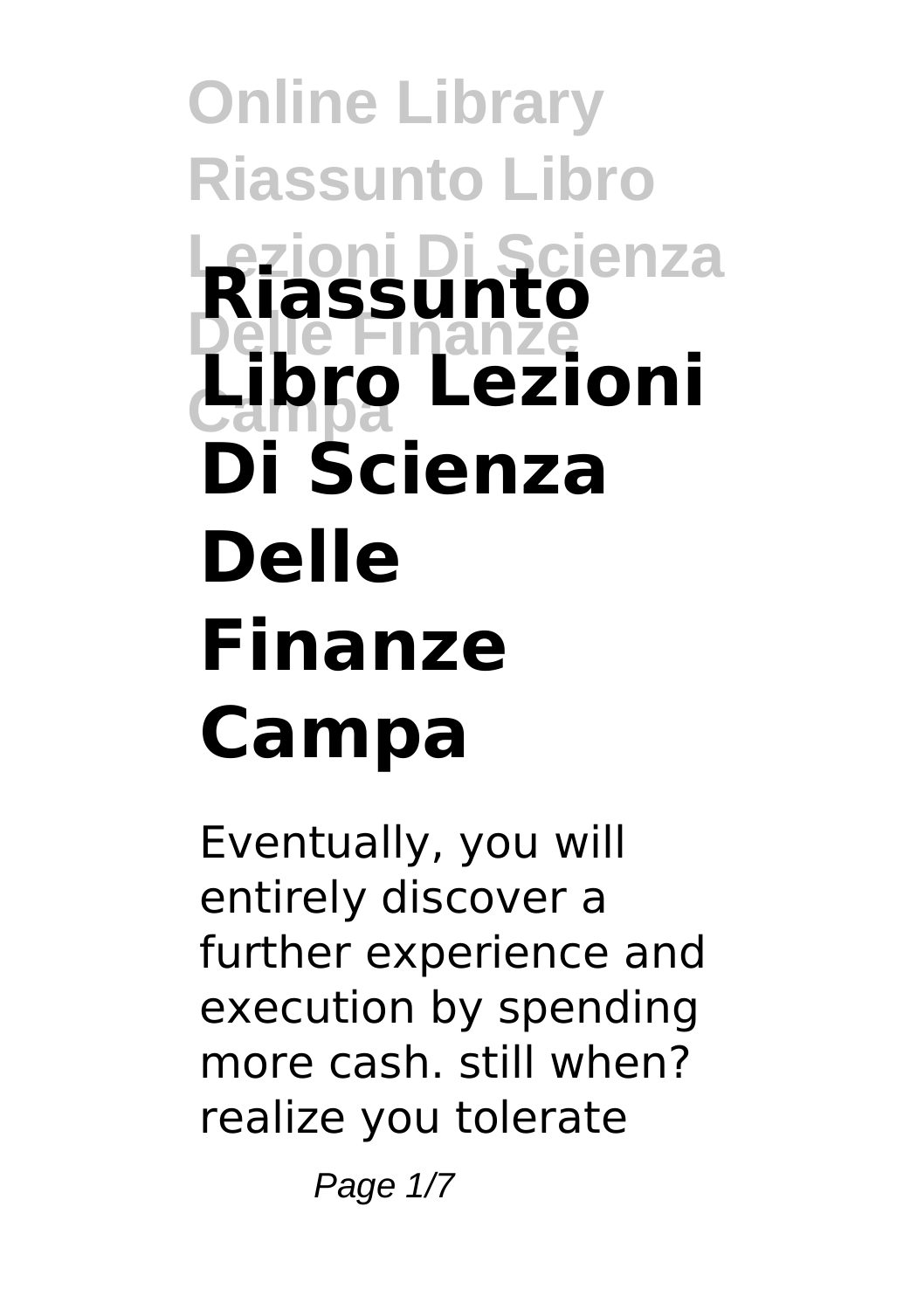**Online Library Riassunto Libro** that you require tonza acquire those all needs In the manner of<br>having significantly in the manner of cash? Why don't you attempt to get something basic in the beginning? That's something that will lead you to understand even more on the subject of the globe, experience, some places, with history, amusement, and a lot more?

Page 2/7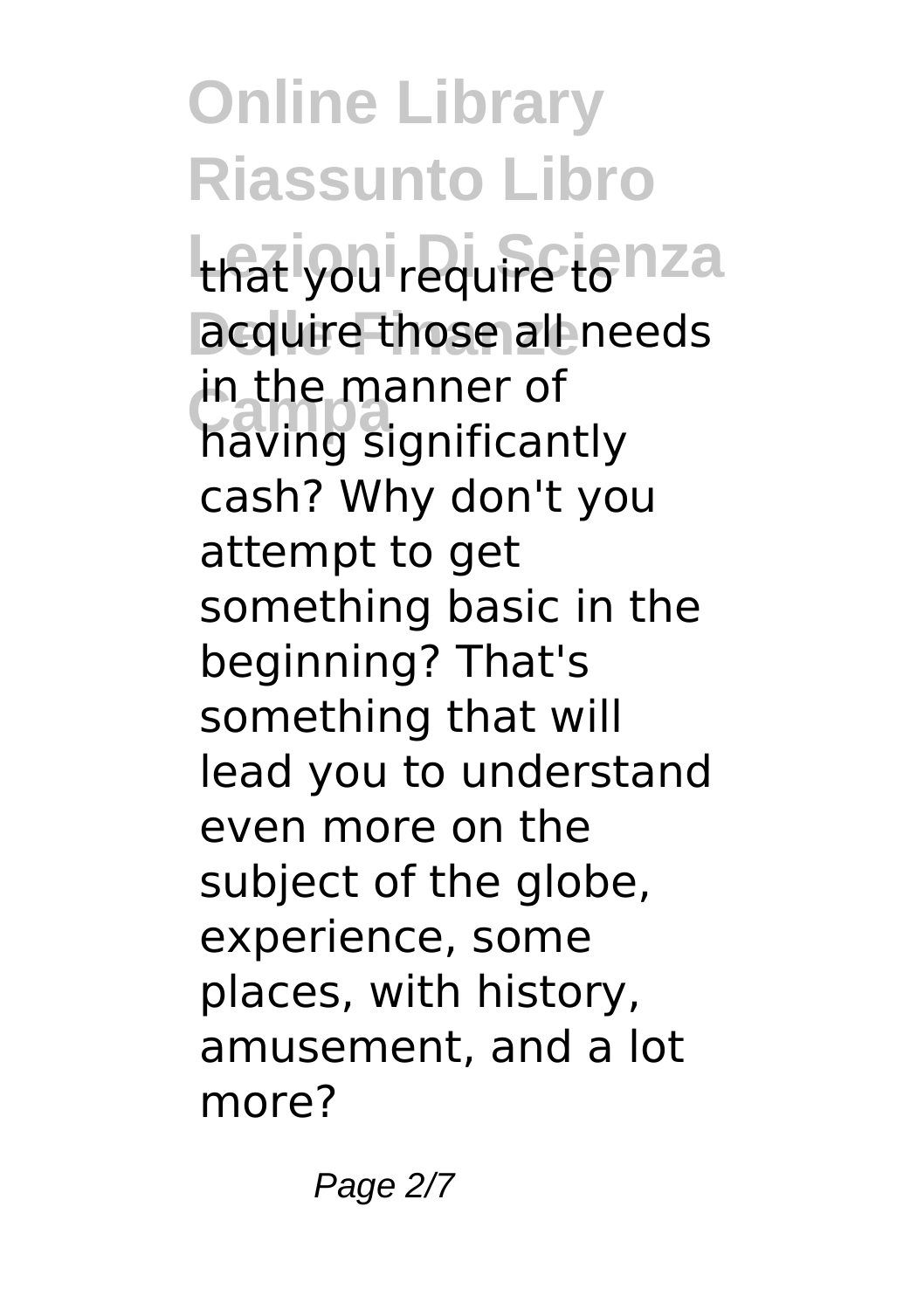**Online Library Riassunto Libro Lesioni Di Scienza** unquestionably own get older to do<br>Something revi something reviewing habit. along with guides you could enjoy now is **riassunto libro lezioni di scienza delle finanze campa** below.

We provide a wide range of services to streamline and improve book production, online services and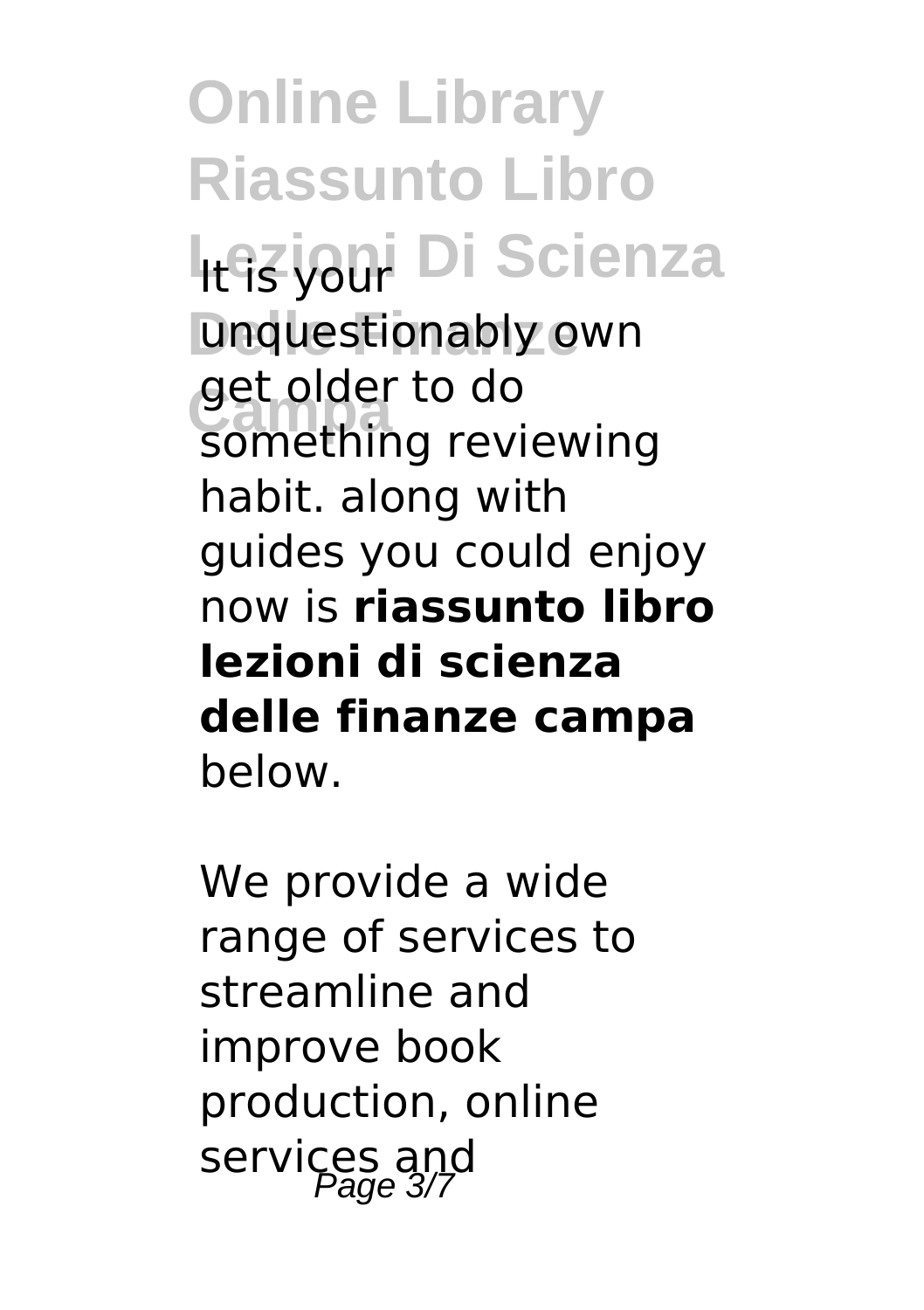**Online Library Riassunto Libro** distribution. For more a than 40 years, ze submain has been<br>providing exceptional \$domain has been levels of quality prepress, production and design services to book publishers. Today, we bring the advantages of leading-edge technology to thousands of publishers ranging from small businesses to industry giants throughout the world.

Page 4/7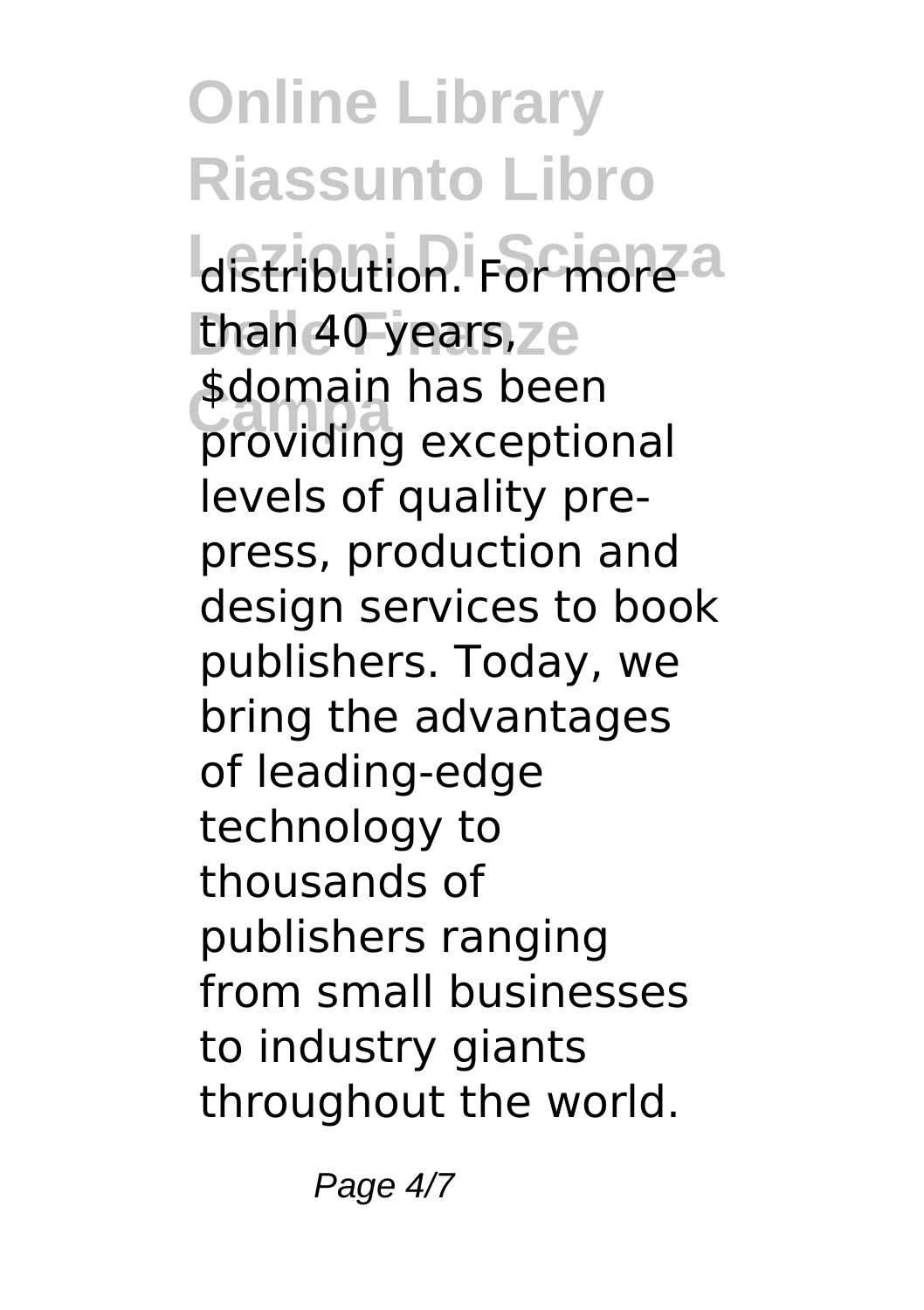**Online Library Riassunto Libro Riassunto Libro**enza **Delle Finanze Lezioni Di Scienza Campa** per Diritto commerciale Trova tutto il materiale di Gian Franco Campobasso. Abbiamo 9178 riassunti e 270 corsi relativi a questo libro sul nostro sito.

**Diritto commerciale - Gian Franco Campobasso - StuDocu**

Riassunto di "Oralità e scrittura. Le tecnologie della parola" di Walter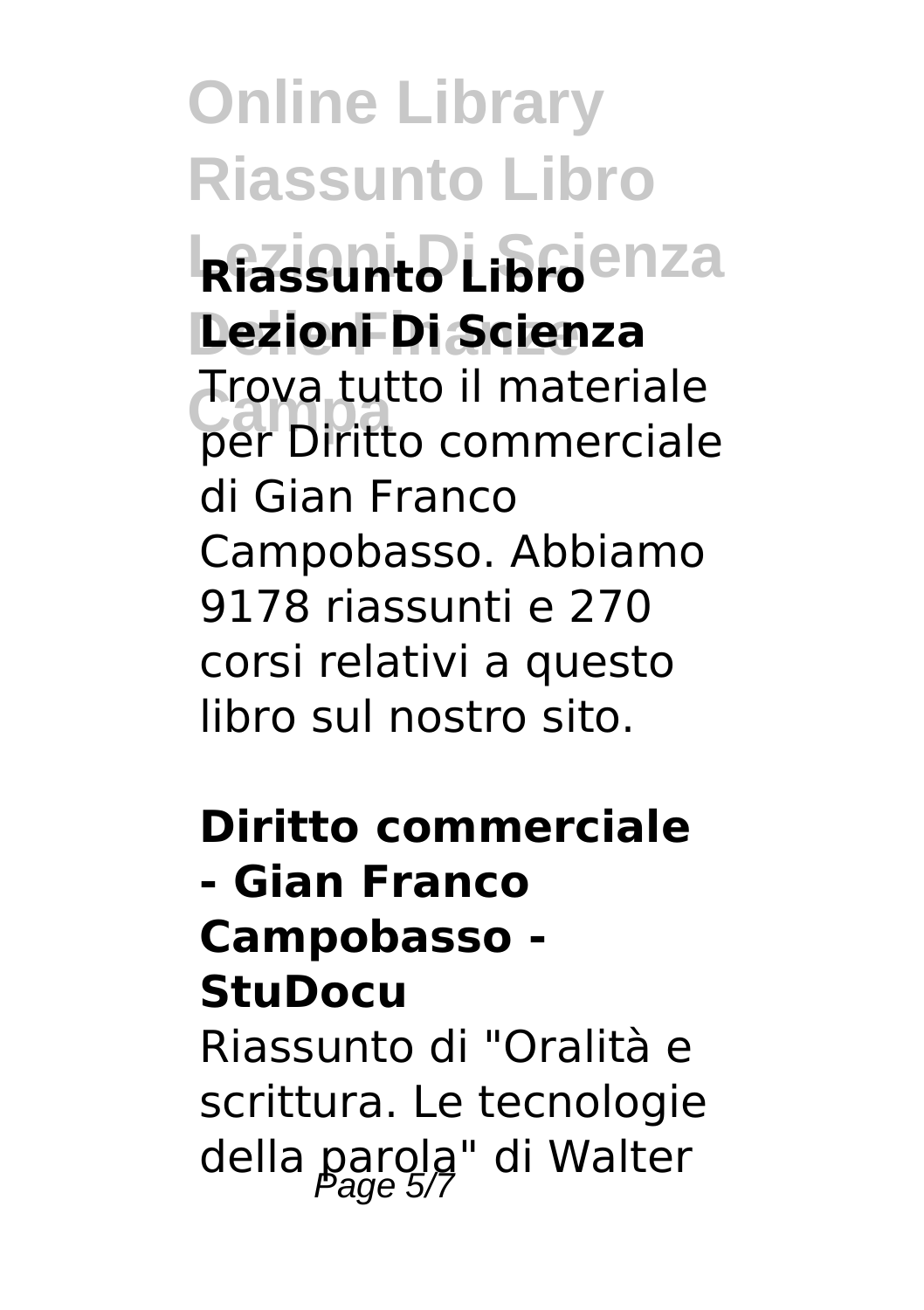**Online Library Riassunto Libro** J. Ong; Appunti, lezioni<sup>a</sup> **DEmbriologia anatomia Campa** embrionale comparata - Sviluppo a.a.2012/2013 ; Riassunto "Introduzione allo studio del diritto pubblico e delle sue fonti" Tania Groppi e Andrea Simoncini; Antropologia-24-cfu

Copyright code: [d41d8cd98f00b204e98](/sitemap.xml)